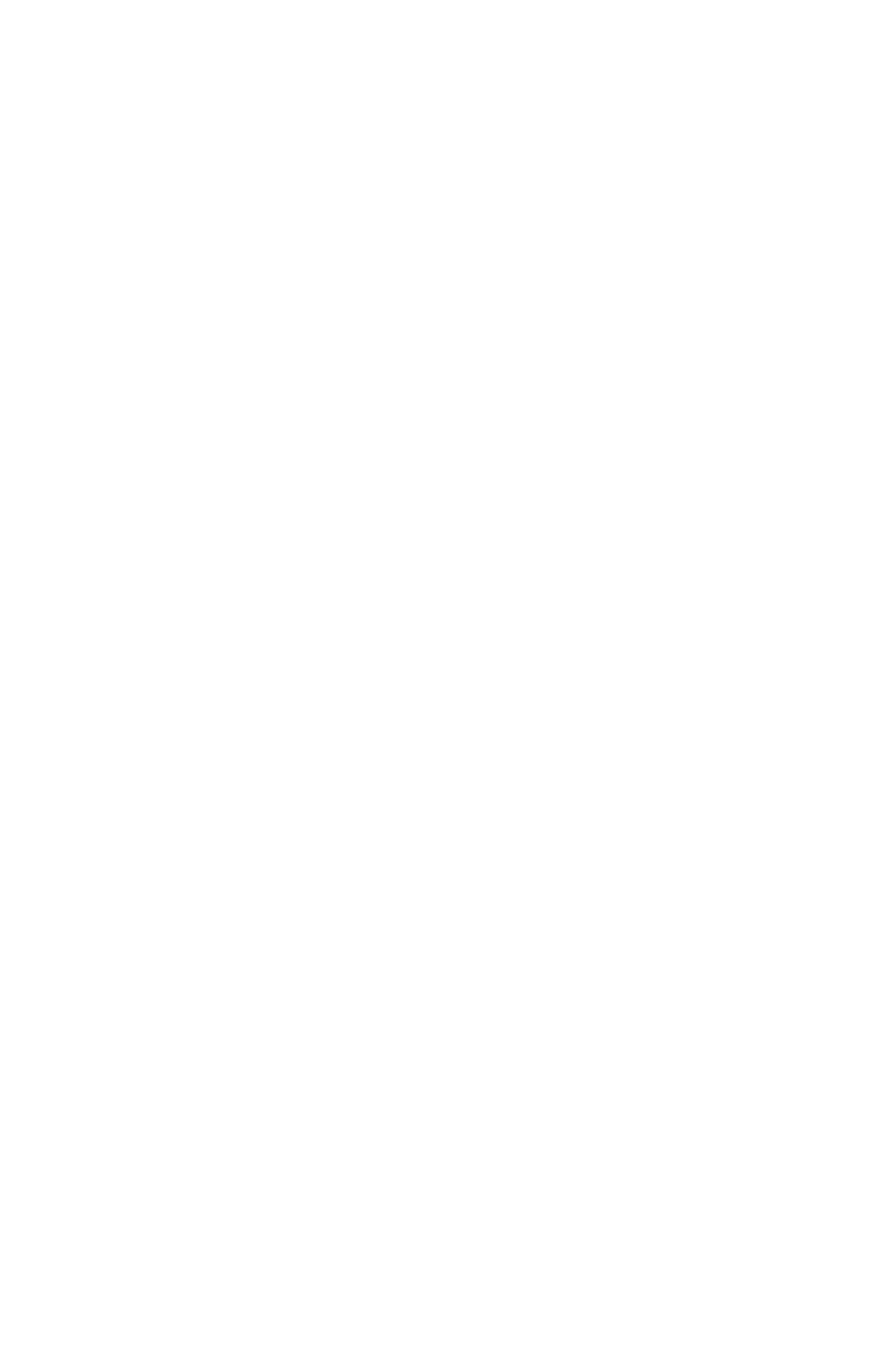# Plan to combat sexual explotation

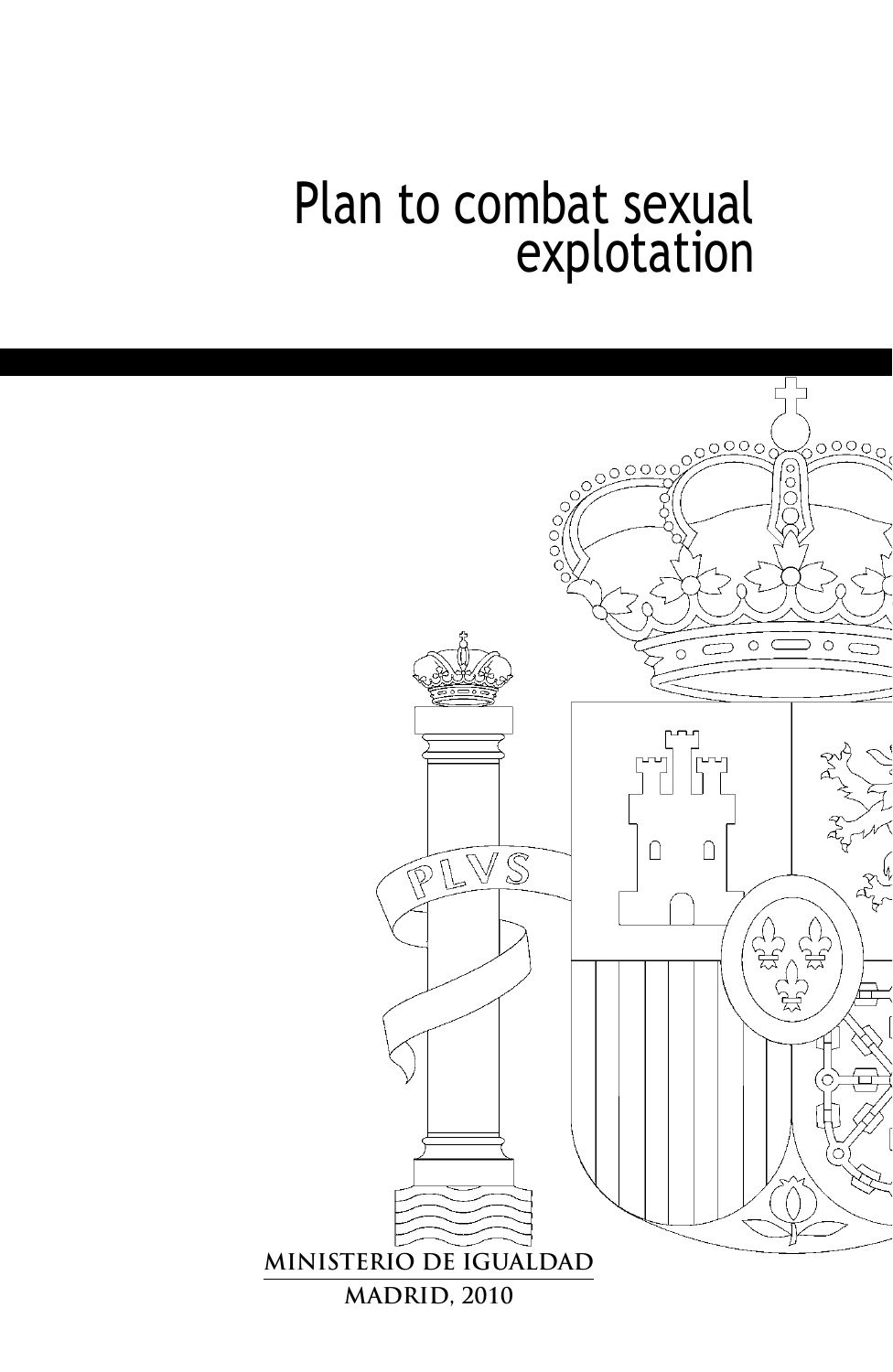© Ministerio de Igualdad. Madrid, 2010

Edición: Ministerio de Igualdad Secretaría General Técnica (Subdirección General de Cooperación y Relaciones Institucionales)

NIPO (M. IGUALDAD): 800-10-018-7 Depósito Legal: M-25505-2009 Imprenta Nacional del Boletín Oficial del Estado Avda. Manoteras, 54. 28050 Madrid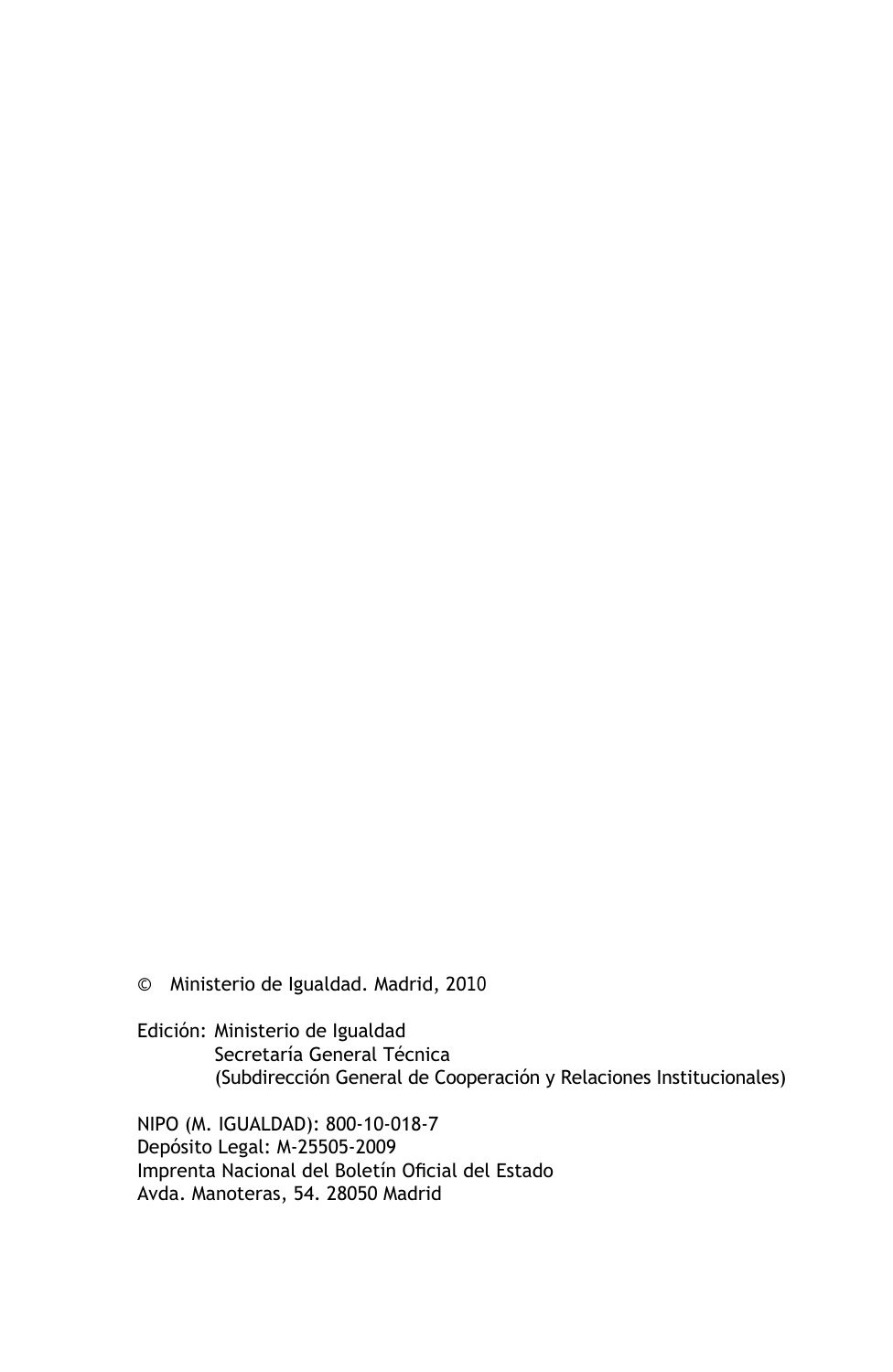# TABLE OF CONTENTS

|    |                                                    | FOREWORD BY THE MINISTER FOR EQUALITY                                                                                                                                                                                                           | $\overline{7}$             |
|----|----------------------------------------------------|-------------------------------------------------------------------------------------------------------------------------------------------------------------------------------------------------------------------------------------------------|----------------------------|
| I. | THE PHENOMENON OF TRAFFICKING IN HUMAN BEINGS      |                                                                                                                                                                                                                                                 |                            |
|    | 1.1<br>1.2<br>1.3<br>$\mathsf{I}$ .4               | Introduction: Insight into the phenomenon of<br>trafficking in human beings<br>Universal concept of trafficking<br>International agreements and convention on<br>trafficking in human beings<br>Trafficking in human beings in the world and in | 9<br>11<br>12<br>14        |
| Ш. | <b>ACTION PLAN</b>                                 |                                                                                                                                                                                                                                                 |                            |
|    | II.1                                               | Background information and methodology                                                                                                                                                                                                          | 17                         |
|    | II.2<br>II.3<br>II.4                               | Duration, monitoring and evaluation                                                                                                                                                                                                             | 18<br>19<br>19             |
| Ш. |                                                    | AREAS OF THE ACTION PLAN                                                                                                                                                                                                                        |                            |
|    | AREA I<br>ARFA II<br>AREA III<br>AREA IV<br>ARFA V | Awareness-raising, prevention and investiga-<br>Education and training measures<br>Victim care and protection measures<br>Legislative and procedural measures<br>Coordination and cooperation measures                                          | 21<br>26<br>29<br>35<br>37 |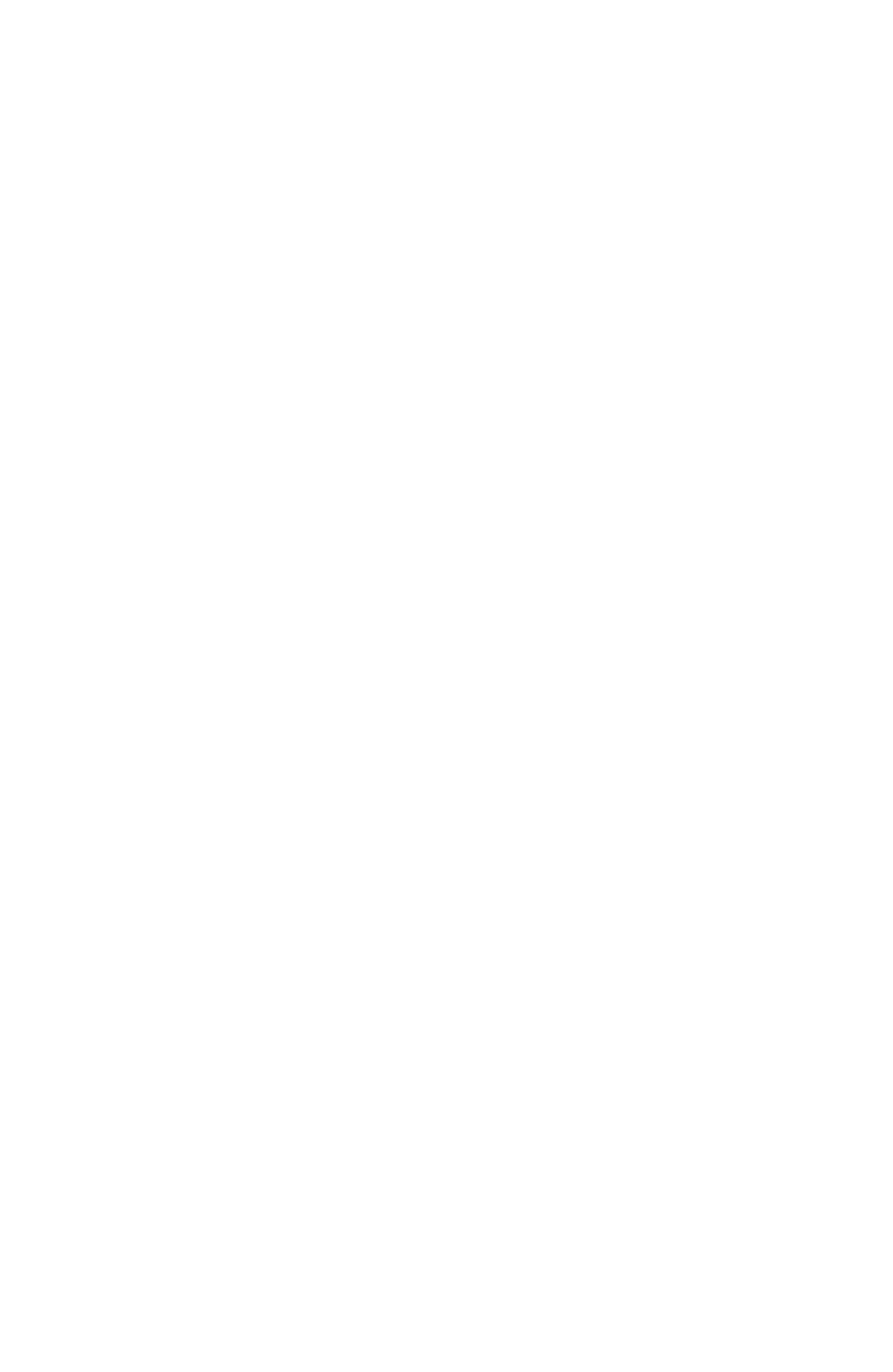#### foreword by the minister for equality

The Comprehensive Plan to Combat Trafficking in Human Beings for the Purpose of Sexual Exploitation was created with the aim of putting an end to such a flagrant violation of human rights as the sexual exploitation of women and girls. This is an issue which concerns us and which touches on our values and our own rules for coexistence.

Based on the recommendations of Parliament, as well as the coordinated efforts of various ministries and several institutions active in this area, such as the OSCE and Council of Europe, the government has passed and implemented the first comprehensive strategic tool to tackle the criminal phenomenon of human trafficking. Our main aim is to eradicate this iniquitous practice, putting an end to criminal networks and organisations and cooperating with the countries where trafficking originates in order to achieve effective preventative action. We also have the obligation to protect and care for the victims, taking measures to ensure their rights, offering them opportunities and alternatives so that they may rebuild their lives. And as an essential part of this strategy and struggle, we as citizens must all become aware that trafficking is an illegal, cruel and illicit business, one which turns women into mere merchandise and which is always a clear violation of human rights.

We need society as a whole to respond to trafficking, taking a clear and firm position against it. It is for this reason that the plan is the result of consensus: we must form a united front against this form of modern slavery. In a 21st century world, we cannot allow the rights of a significant number of women and girls to be trampled upon, making them mere objects for the benefit of pimps and mafia networks. In our struggle for equality and against gender violence, we are not going to permit tolerance of any kind for sexual exploitation, one of the oldest forms of violence in the world.

> *Bibiana Aído Almagro*  Minister for Equality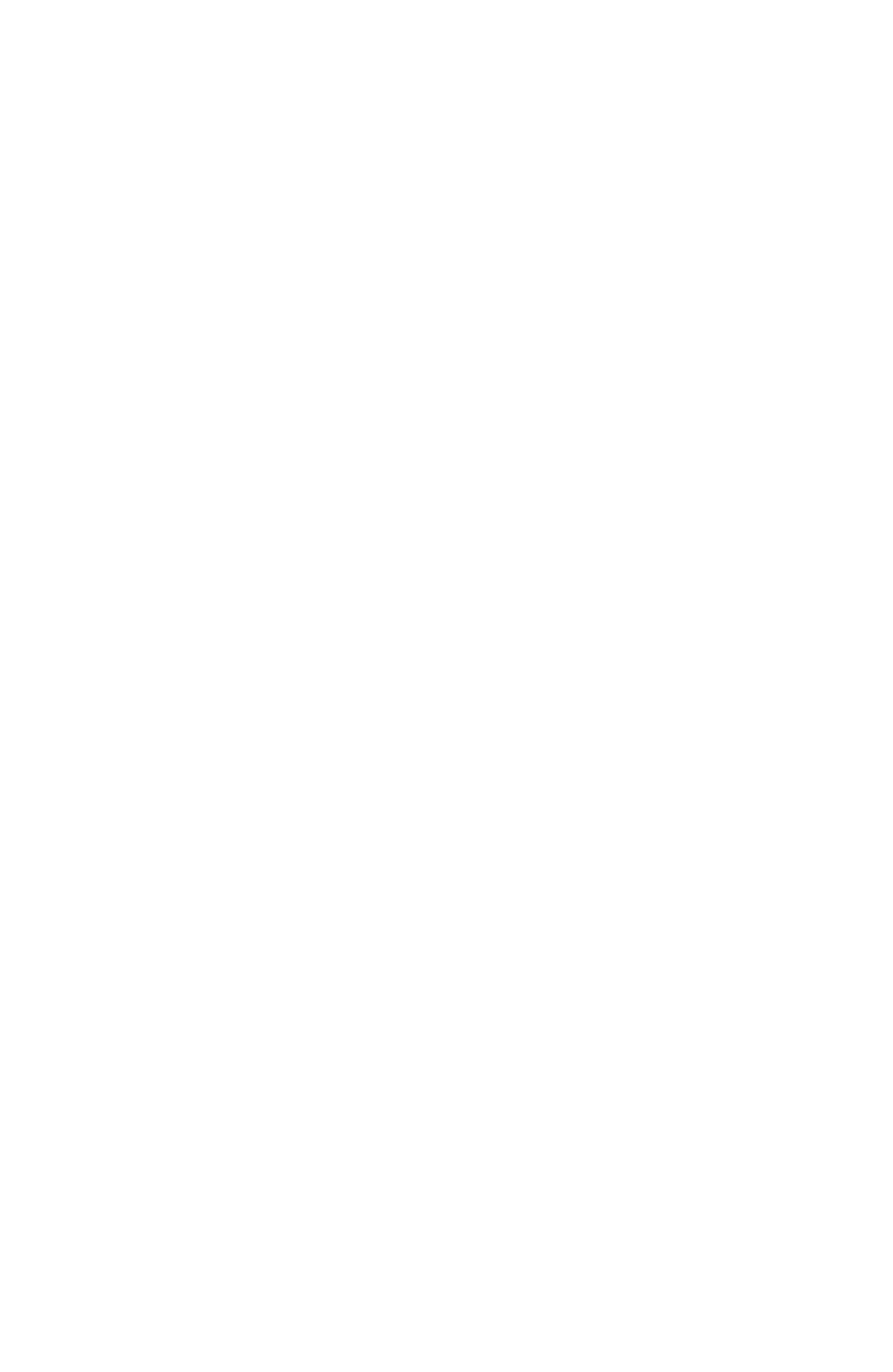## **I. THE PHENOMENON OF TRAFFICKING IN HUMAN BEINGS**

## **I.1 Introduction: Insight into the phenomenon of trafficking in human beings**

**Trafficking in human** beings has reached worrisome proportions and is one of the most scandalous and outrageous ways of demeaning human beings by treating them as mere market commodities and constitutes one of the most serious violations of human rights.

The broadest definition of trafficking in human beings includes the multiple modes of trafficking for the purpose of sexual exploitation (prostitution, sexual tourism, mail-order brides and subservient marriages) as well as the removal and sale of organs and trafficking in human beings for the purpose of labour exploitation to undertake the most unpleasant jobs in our labour markets (in conditions of subservience) or simply for domestic work from a position of servitude.

Understanding this phenomenon requires bearing in mind other realities which, in principle, are not directly linked to this criminal activity. Examples include global migratory movements, the scant likelihood of finding productive employment in societies of origin and the serious lack of respect and protection of human rights characterising many of these societies.

Moreover, trafficking is a complex crime in light of its connection to a whole set of different (but related) crimes such as threat, intimidation, coercion, sexual aggression, document counterfeiting, tax crimes and money laundering and also owing to its close ties with organised crime.

**Trafficking in human beings for the purpose of sexual exploitation**, especially targeting women and girls (its principal victims), is one of the cruellest manifestations of this illegal trade. It is, in fact, one more example of the prevailing situation of inequality in which women in many places around the world find themselves clearly constituting gen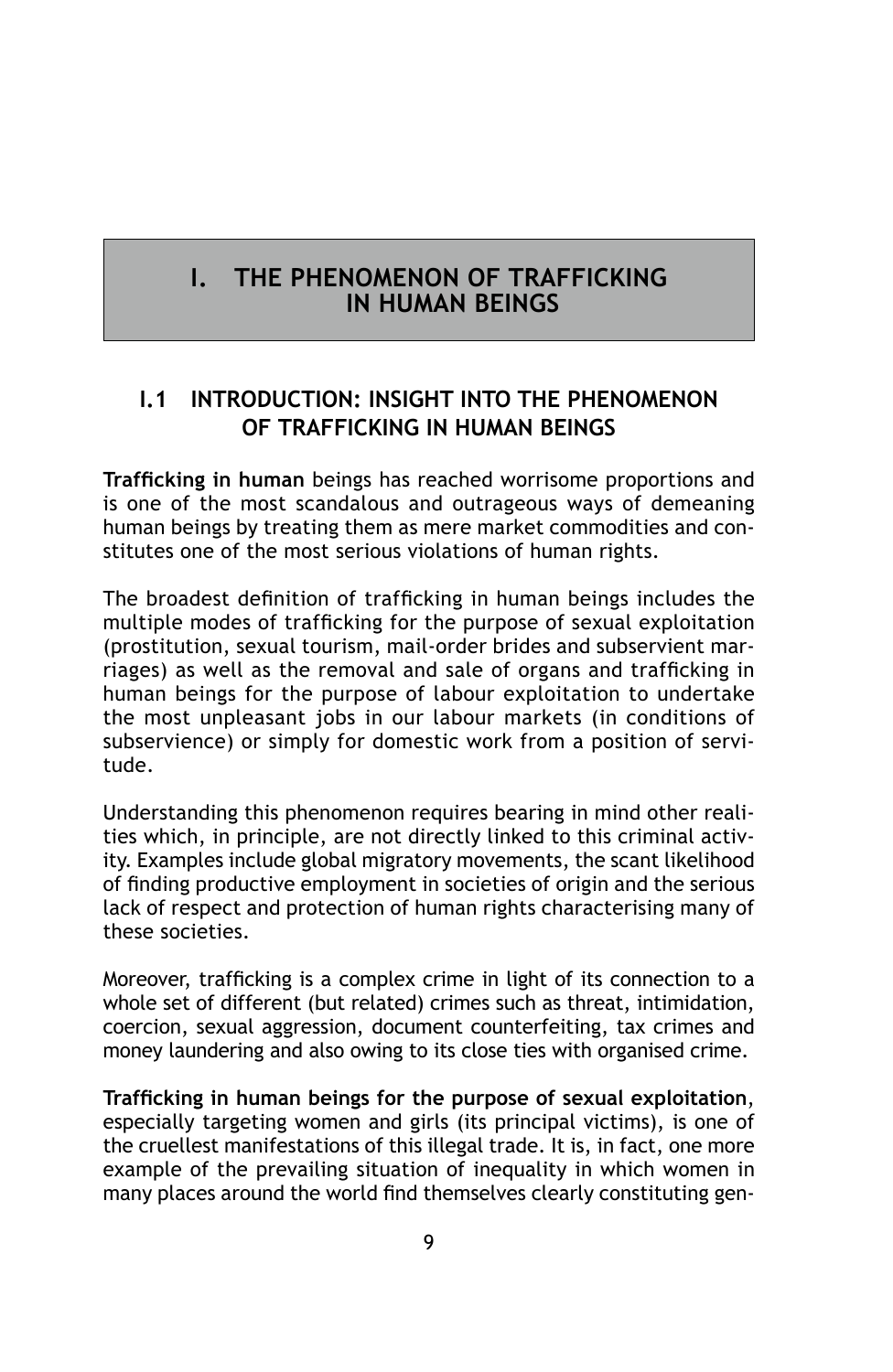der-based violence. For years this phenomenon has remained virtually hidden due to a simple lack of awareness but has now come to the forefront of social conscience thanks mostly to the work undertaken by institutions, international organisations such as the United Nations, the European Union, the Council of Europe and the Organisation for Security and Co-operation in Europe (OSCE) and non-governmental organisations and associations.

Trafficking for the purpose of sexual exploitation is not new. Its main underlying causes are the growing inequality between countries, poverty and the feminisation of poverty, the persistence of discrimination against women, unemployment, the sexual divide in the labour market, lack of education and the impossibility of accessing resources on an equal footing with the rest of the population.

In light of the foregoing, the problem must be approached from four different perspectives which have become the guidelines of all of the measures of this Plan:

- First of all, the gender perspective. As pointed out by the European Union, women "are more likely to become victims of trafficking due to a lack of education and professional opportunities." Over the last several decades we have witnessed the burgeoning of a sex business based on women's bodies being sold as a consumer commodity. We are up against a sex trade mostly affecting women and therefore constituting a problem related to discrimination by reason of gender.
- Secondly, it is a violation of fundamental rights. The phenomenon of trafficking cannot be disassociated from prostitution. The local or even individual nature that formerly characterised prostitution has been replaced by something much more complex and of a wider scope; a criminal activity based on the commercial sale of women violating their dignity and seriously compromising human rights.
- Thirdly, trafficking is a transnational act requiring international cooperation. We should be aware that more effective tools are needed to combat trafficking given its proportions; tools which, given our increasingly global world, must include effective international cooperation owing to the transnational implications of networks trafficking in human beings, and an increasingly firm commitment to the developing societies at origin given the close link between trafficking and situations of poverty and vulnerability.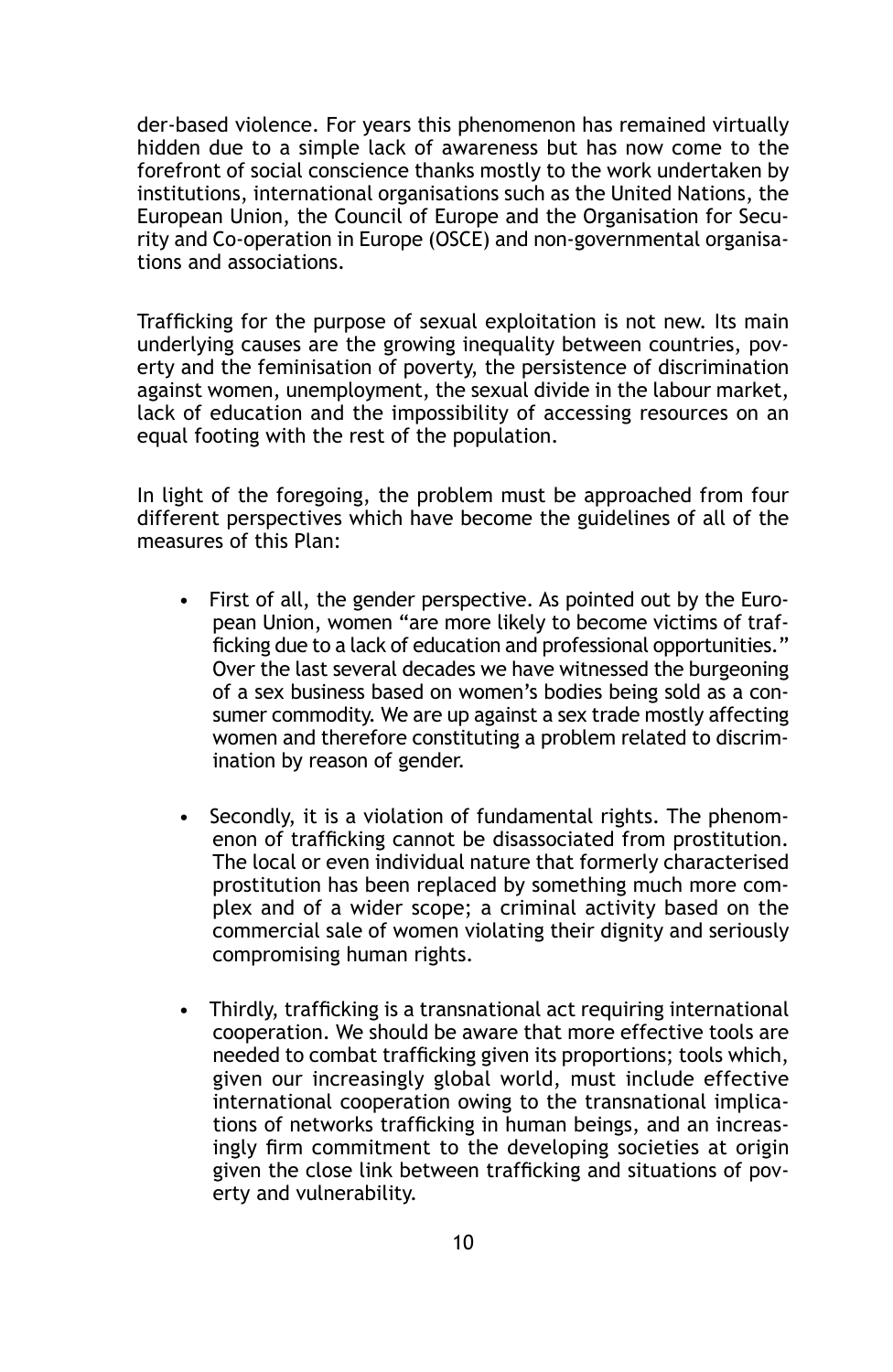• Fourthly, it is a crime urgently requiring police and judicial action. Trafficking is often controlled by perfectly organised international crime syndicates which trade and traffic in women just as they could trade in drugs, arms or any other commodity allowing dealers to earn huge sums of money in short periods of time. A firm stance must therefore be taken to combat these criminal networks and shut down their lucrative business.

## **I.2 Universal concept of trafficking**

In November 2000, the United Nations General Assembly implemented the **United Nations Convention against Transnational Organised Crime** and two of its supplementary protocols, the **Protocol to Prevent, Suppress and Punish Trafficking in Persons, Especially Women and Children** and the **Protocol against the Smuggling of Migrants by Land, Sea and Air**, instruments which came into force in September 2003 and January 2004 respectively,

These protocols define **trafficking in human beings** as the: "Recruitment, transportation, transfer, harbouring or receipt of persons, by means of the threat or use of force or other forms of coercion, of abduction, of fraud, of deception, of the abuse of power or of a position of vulnerability or of the giving or receiving of payments or benefits to achieve the consent of a person having control over another person, for the purpose of exploitation. Exploitation shall include, at a minimum, the exploitation of the prostitution of others or other forms of sexual exploitation, forced labour or services, slavery or practices similar to slavery, servitude or the removal of organs.

The capture, transport, transfer or receipt of minors under the age of 18 for the purpose of exploitation, even when the means described in the foregoing paragraph are not used, is likewise considered trafficking.

This definition of trafficking can be broken down into three fundamental elements:

- **The act:** meaning the capture, transport, harbouring or receiving of persons.
- **The means used:** threat, force, deception, abuse of power, vulnerability, payment or remuneration of a person having control over the victim.
- **The purpose:** including sexual exploitation, forced labour, slavery and similar practices or the removal of organs.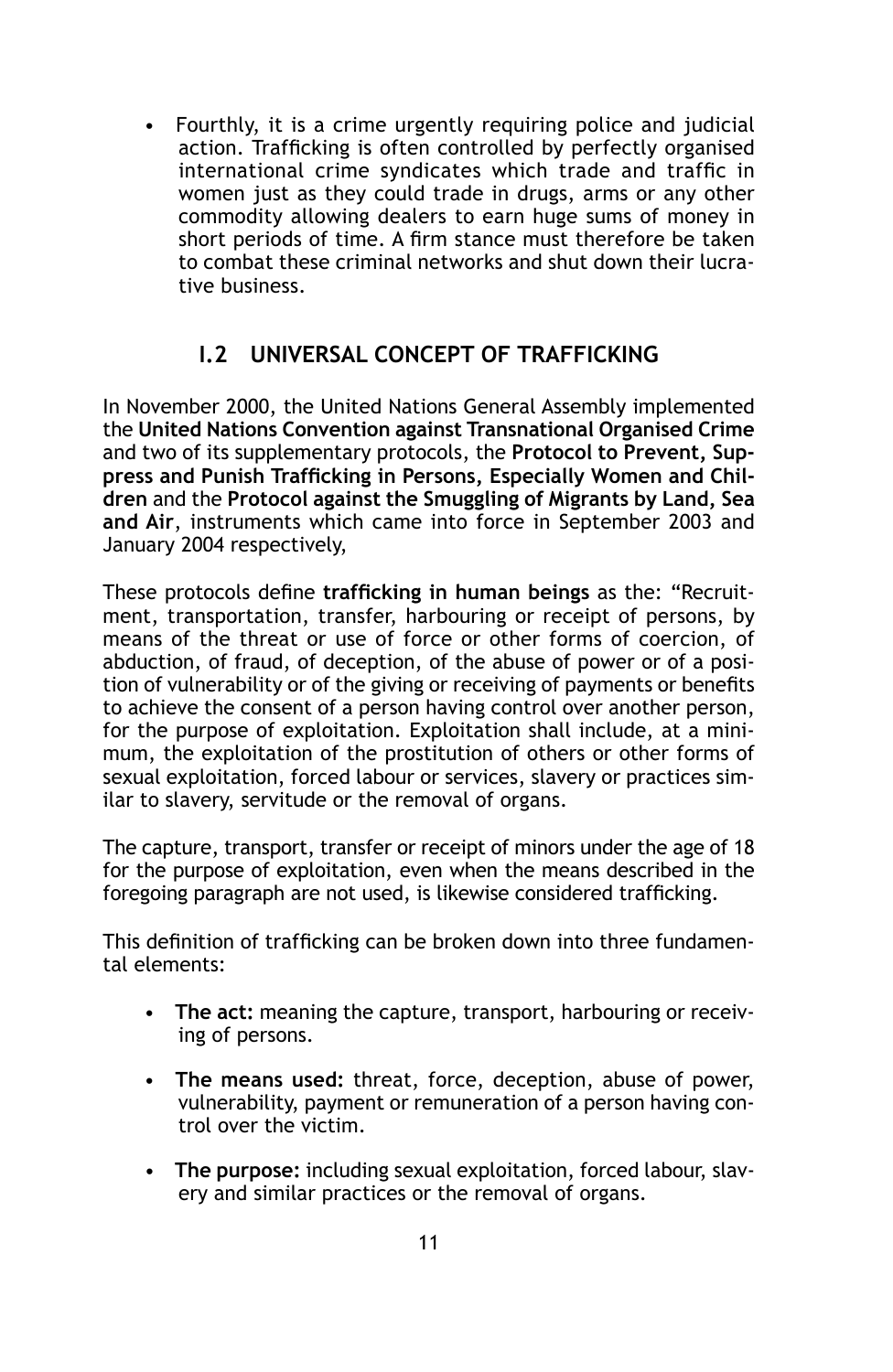It is important to draw a distinction between trafficking in human beings and the **smuggling of migrants** which is defined by the United Nations as: "the procurement, in order to obtain, directly or indirectly, a financial or other material benefit, of the illegal entry of a person into a State Party of which the person is not a national or a permanent resident."

Smuggling of migrants and trafficking in human beings are carried out through established channels by illegal immigration networks.

The following factors help to distinguish between the two phenomena:

Consent: Smuggling of persons, despite often being characterised by degrading or hazardous conditions, requires their consent when they put themselves in the hands of smugglers. Trafficking is not consensual or, if there was initial consent, it was through coercion, deception or abuse.

Exploitation: The act of smuggling concludes with the arrival of the smuggled persons to their destination. Trafficking, however, entails subsequent exploitation of the victim for the purpose of obtaining economic profit.

Transnationality: Smuggling of migrants is always transnational while trafficking can occur between different areas within the borders of the same country.

This distinction is drawn because the two phenomena are frequently confused. This confusion is reflected in statistics making it difficult to know the extent of the problem of trafficking in human beings especially when referring, as is the case here, to a global situation whose understanding requires the comparison of data furnished by different countries but which we know are not based on standard criteria.

In this connection, the reform of the Spanish Criminal Code which was recently passed by the Cabinet, includes a clear definition of this new criminal act.

## **I.3 International agreements and convention on trafficking in human beings**

The following international law precepts regulate trafficking in human beings:

• The Convention for the Suppression of the Traffic in Persons and of the Exploitation of the Prostitution of Others, of 2 December 1948.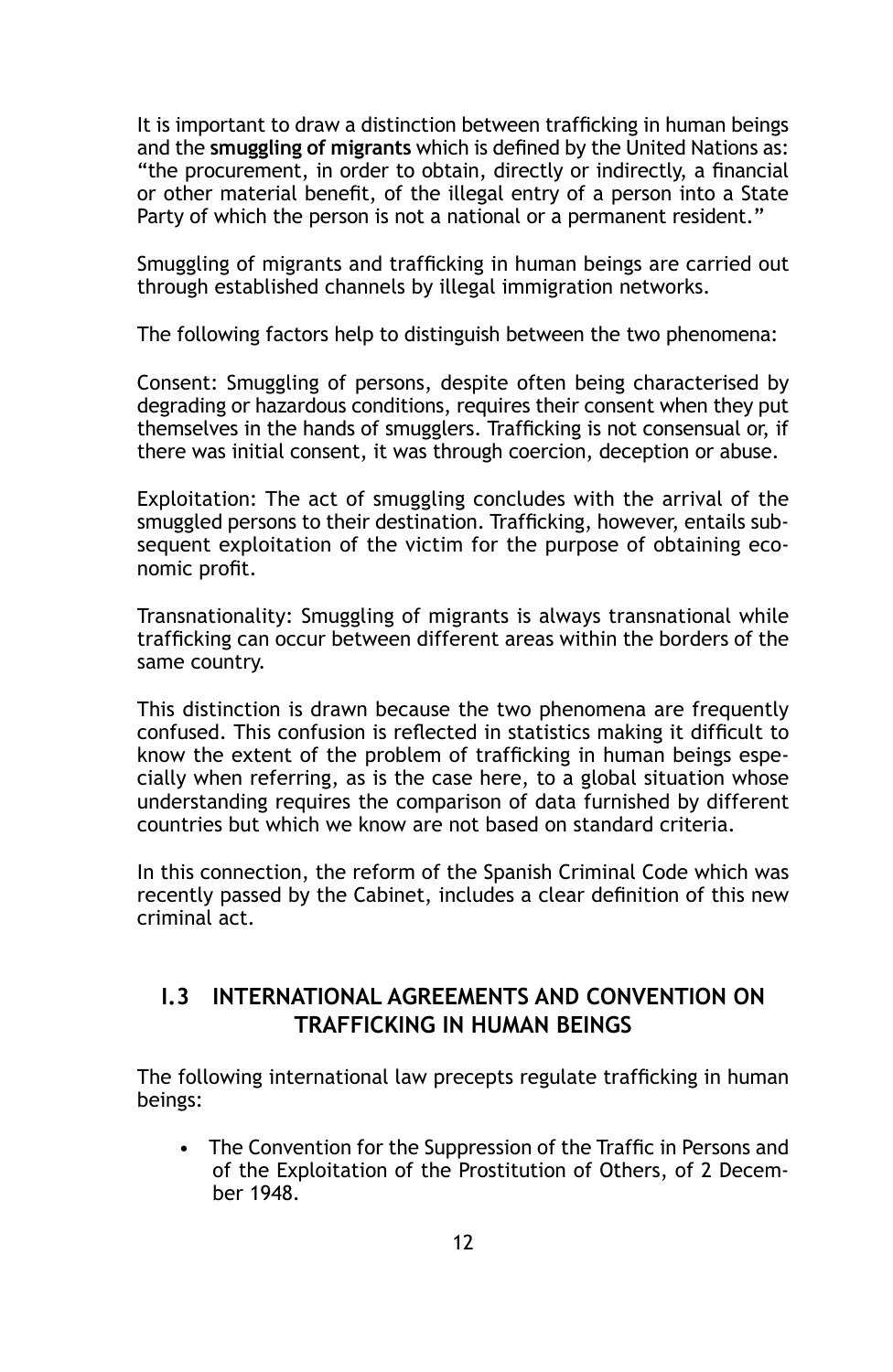- The European Convention on Human Rights of 1950.
- The Convention on the Elimination of all Forms of Discrimination against Women, 1979.
- The United Nations Convention against Transnational Organised Crime done at New York on 5 November 2000 (instrument of ratification of 21/02/02 published in the Official State Gazette on 29/09/03.
- The Recommended Principles and Guidelines on Human Rights and Human Trafficking issued by the UN High Commissioner for Human Rights, 2002.
- Protocol to Prevent, Suppress and Punish Trafficking in Persons, Especially Women and Children, supplementing the United Nations Convention against Transnational Organised Crime. (Instrument of ratification of 21/02/02 published in the Official State Gazette on 11/12/03.
- The Protocol against the Smuggling of Migrants by Land, Sea and Air supplementing the United Nations Convention against Transnational Organised Crime. (Instrument of ratification of 21/02/02 published in the Official State Gazette on 10/12/03.
- European Union Council Framework Decision of 19 July 2002 on combating trafficking in human beings
- Council Directive 2004/81/EC of 29 April 2004 on the residence permit issued to third-country nationals who are victims of trafficking in human beings or who have been the subject of an action to facilitate illegal immigration, who cooperate with the competent authorities.
- Council of Europe Convention of 3 May 2005 on Action against Trafficking in Human Beings.
- EU Plan on Best Practices Standards and Procedures for Combating and Preventing Trafficking in Human Beings (2005/C 311/01).
- The 1989 Convention on the Rights of the Child and the 2000 Optional Protocol to the Convention on the Rights of the Child on the sale of children, child prostitution and child pornography.
- The OSCE Action Plan to Combat Trafficking in Human Beings approved unanimously by all participating Member States including Spain at the Maastricht Council of Ministers, 2003.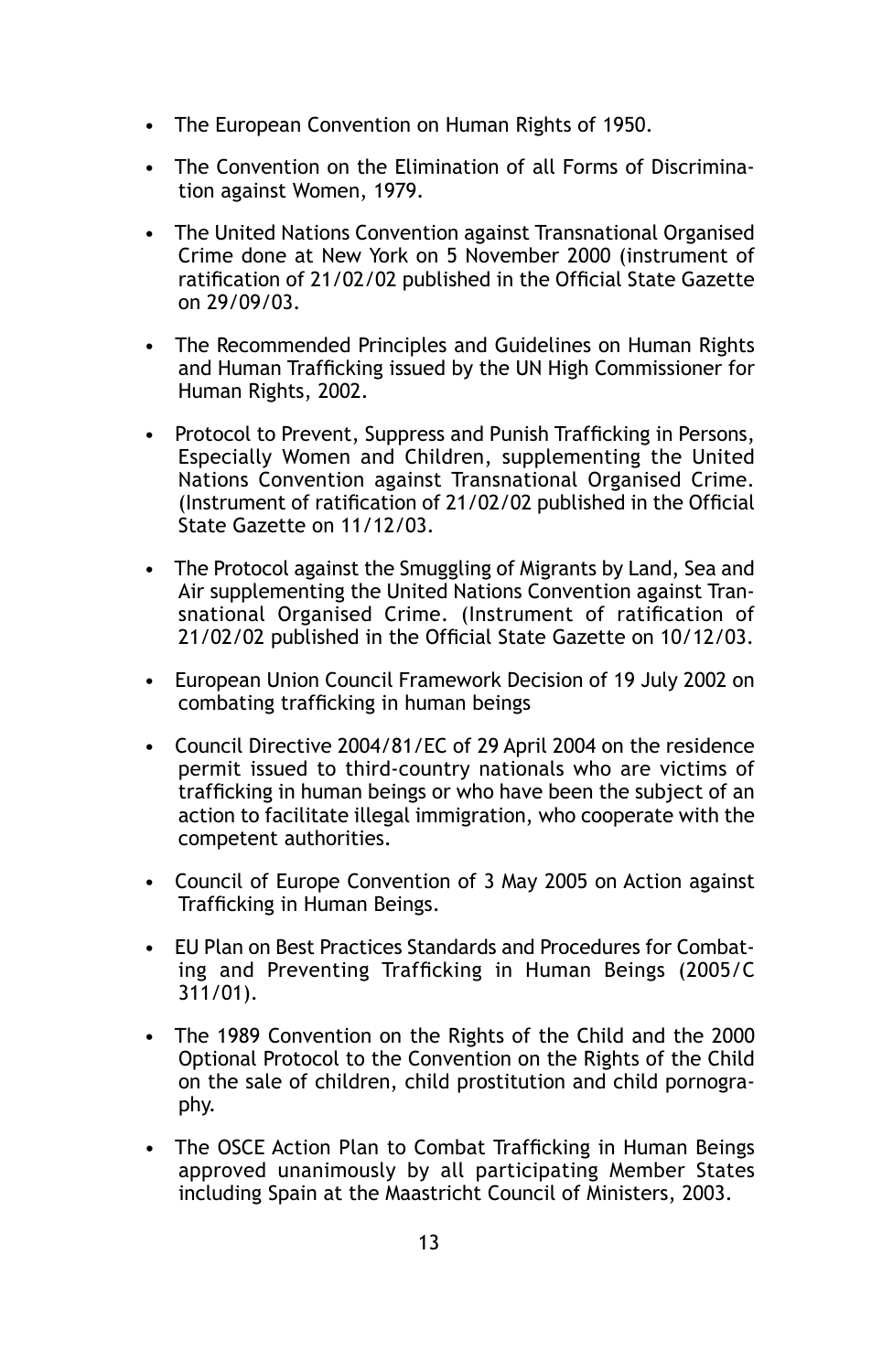## **I.4 Trafficking in human beings in the world and in Spain**

Despite efforts made by governments and international organisations, the figures on trafficking in human beings on a world scale are only an approximation of the magnitude of the problem. Its international dimension and the differences in resources between the different parts of the world involved make it difficult to obtain even somewhat standard and systematic data or to draw comparisons or conduct scientific analyses. There is, however, consensus in affirming that we are facing a problem which affects millions of people as has been broadly reflected in the **United Nations Office on Drugs and Crime report entitled "Trafficking in persons: global patterns", published in May 2006.**

In this connection, the United Nations has been urging governments to adopt a set of measures for the processing of this information to enhance our global vision of the situation such as the development in the different countries of systematic data collection structures and methodologies, the centralisation of data in national agencies, their classification based on some basic variables such as victims, delinquents, organised groups, the trafficking of persons within national borders, and to make an effort to obtain qualitative information and not only statistics.

It also calls on governments to encourage the active collaboration of individuals and groups that are likely to come into contact with the victims of this crime such as police and customs officers, port and airport personnel, immigration officials, medical and social personnel, judges, labour inspectors, NGO workers, etc. with a view to enhancing the detection of cases of trafficking in human beings.

As for the structure of the international flow of trafficking in human beings, the UN reports include maps classifying countries according to their degree of importance as places of origin, transit or destination.

In very general terms, the countries of the Commonwealth, Central and Eastern Europe, Western Africa and Southeast Asia are the most important regions of origin. Western Europe, North America and Western Asia are the most frequent destination areas, while Europe, Southeast Asia, Central America and Western Africa are the major transit areas.

According to the UN report, Spain is not a country of origin but is used as what is defined as a *low level* country of transit for victims of trafficking from Brazil, South America and Africa. However, according to this same report, Spain is considered an important country of destina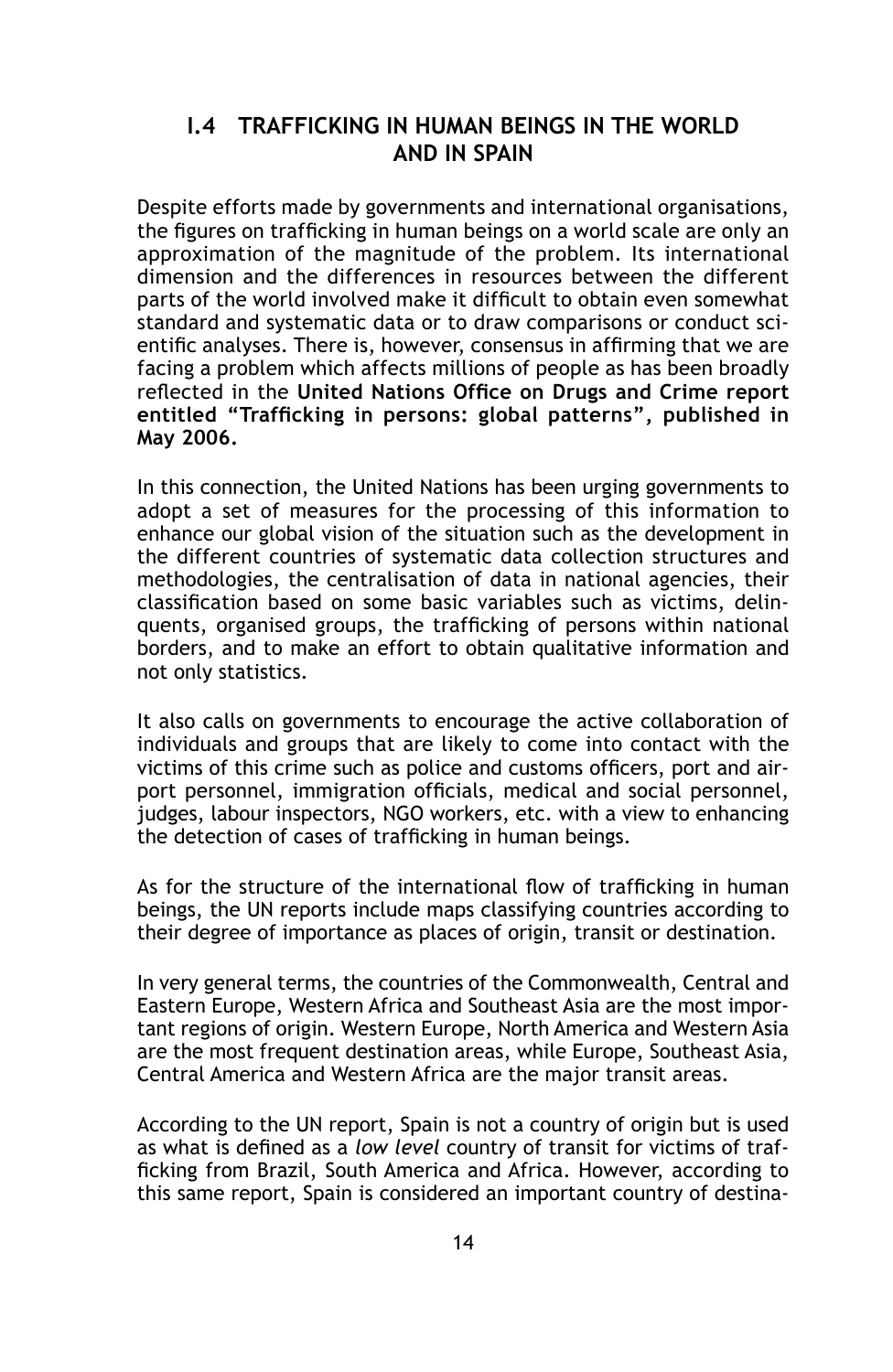tion receiving victims from Colombia, the Dominican Republic, Nigeria, Russia, the Ukraine, Romania, Bulgaria, Brazil, Croatia, the Czech Republic, Hungary, Morocco, Poland and other countries.

An analysis of trafficking in Spain reveals that it is clearly linked to prostitution. As indicated in the introduction, trafficking in women and young girls and boys exists because prostitution exists.

It is common knowledge that over the last several years many premises have emerged (flats, detached homes, massage parlours, saunas, etc.) in provincial capitals and other densely populated towns and cities offering sexual services, mainly advertised through the press. Hundreds of prostitution establishments have likewise sprung up along the main motorways and on the outskirts of cities (highway hotels or motels) indicating that the use of prostitution services is on the rise in Spain.

According to police estimates, 90% of the women working in these establishments are aliens. More than half of these are from the Americas (especially Colombia and Brazil), a third are European (from Eastern European countries, especially Romania and Russia) and the rest are from Africa (mostly Nigerians and Moroccans). A large percentage of these women are in the hands of networks trafficking in human beings.

The women falling victim to these networks are captured in their countries of origin where traffickers take advantage of their personal situation (generally characterised by a lack of economic resources, unemployment, low level of education and difficulty in emigrating legally) by using different deceitful tactics such as the placing of false adverts for employment in the local media (usually for work in the catering or domestic sectors) or through travel agencies, match-making services or models working for the organisation. In other cases, recruitment is directly through other women who have already worked as prostitutes in Spain and receive commissions from the organisation.

Sexual exploitation typically requires an organisational structure for the capture, transport and room and board of the women working as prostitutes, especially alien women. As a result, sexual exploitation is an especially attractive activity for organised crime groups which are generally very eager to directly or indirectly control the women engaging in prostitution.

The organisation usually provides the captured women with travel tickets and the documentation needed to enter Spain (passports, Schengen visas, letters of invitation, etc.) for which victims accrue a debt which subsequently is used as the pretext for exploitation. This debt is arbitrarily increased and becomes enormously difficult to pay back.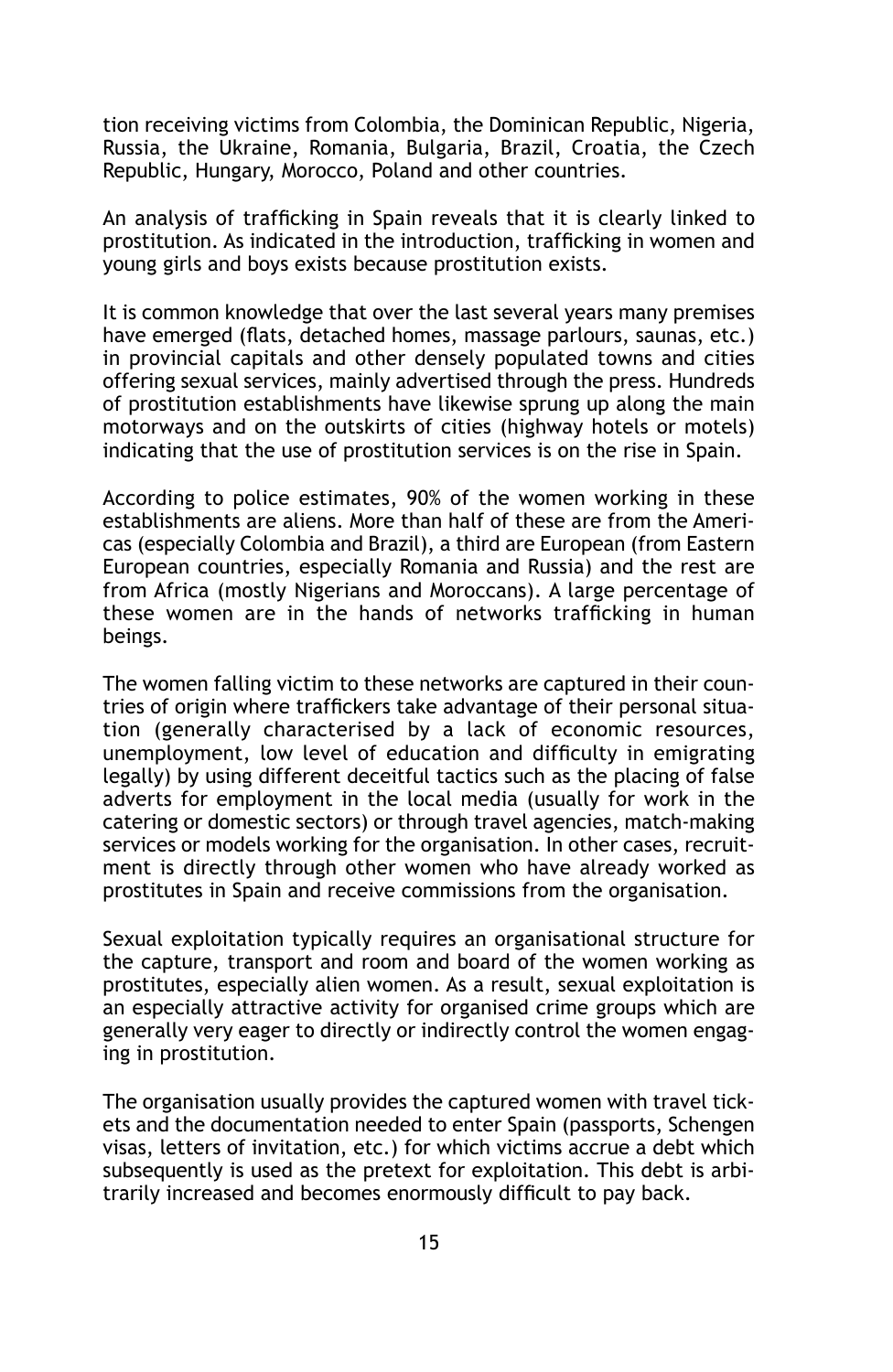Sometimes women are accompanied on their trip to Spain by members of the organisation who help them get through border checks; in other cases they are met upon arrival to Spain and their travel documents and money are immediately confiscated and they are taken to the *night club* or other premises where they are expected to work as prostitutes. There they are subjected to different degrees of control which, in the most serious cases, can include being locked in rooms, surveillance by closed-circuit television, not being allowed any contact with people outside of this environment, threats and even aggression and beatings.

In the specific case of networks targeting Sub-Saharan African women (especially Nigerians), coercion also takes advantage of their superstitious nature using voodoo rites or black magic whereby non-payment of their debt is linked with misfortunes for the victim or her family members.

There is a prevailing social tendency in recipient countries to consider prostituted women as responsible for their situation, overestimating their capacity to choose this form of subsistence. As a result, exploited women suffer a dual burden: their own situation as exploited persons and the stigmatisation and social rejection they suffer. They are sometimes mistakenly associated with a life of leisure, entertainment and a high standard of living when the most likely truth is just the opposite.

Social stigmatisation, a feeling of isolation in the recipient society, language barriers, fear and the impossibility of finding solutions to their problems, all contribute to maintaining a situation of clandestine exploitation and hinder the subsequent social-labour market integration of the victim.

As concerns the routes used by these organisations, we will focus on those used to transport women from Central and South America and from Eastern European in light of their importance.

Women from Central and South America frequently travel through third countries (within the Schengen zone); in other words, avoiding direct flights to Spanish airports. From Brazil (the main country of origin) a stopover is often made in Paris and connecting flights taken to Bilbao, Madrid or Peinador in Vigo (Pontevedra).

As for Eastern European women, the transfer from Russia, Lithuania, Ukraine and especially Romania is mainly by bus or van crossing all of Europe.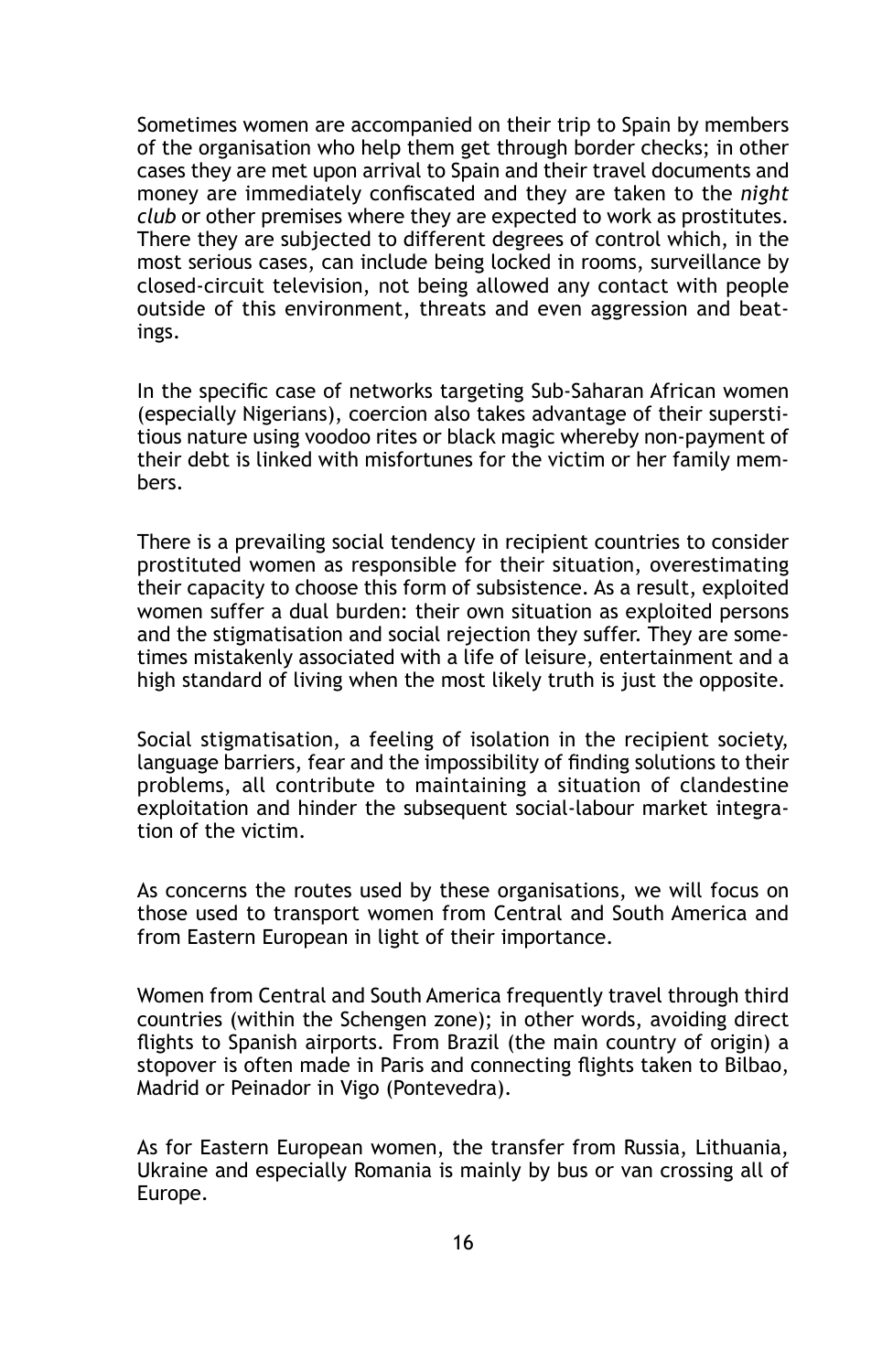## **II. ACTION PLAN**

## **II.1 Background information and methodology EMPI OYED**

This Plan has been designed as the first comprehensive planning instrument to combat trafficking in human beings for the purpose of sexual exploitation in Spain.

It envisages a series of joint measures to effectively combat trafficking in human beings. It addresses the phenomenon of sexual exploitation specifically focusing on that perpetrated against women and girls which, as recognised by the United Nations, is by far the most frequent type of exploitation associated with trafficking, especially in countries of Western Europe, North America and some regions of Asia.

The Plan seeks to respond to the social concern caused by this problem by proposing new instruments and channels of action especially focusing on the need for enhanced collaboration and coordination between public administrations, institutions and the civil society, stressing the important role that non-governmental organisations and associations working with women should play. The Plan likewise seeks to foster cooperation at international level to better detect cases of exploitation, define and gain greater insight into the problem and make clear progress in preventing it.

Therefore, the aim is to join forces with all stakeholders with a view to gaining the broadest and most accurate possible perspective on the situation, delving into its underlying causes and trying to prevent these, helping victims with all available means and persecuting and punishing the perpetrators of this crime.

To this end, it is vital to bolster the operational response of the state police and security forces by intensifying their action, fine-tuning their organisational structures, increasing the number of specialised personnel and increasing financial means and resources so as to more swiftly detect situations of trafficking, effectively investigate these while protecting victims and refer the latter to suitable institutions and organisations for help.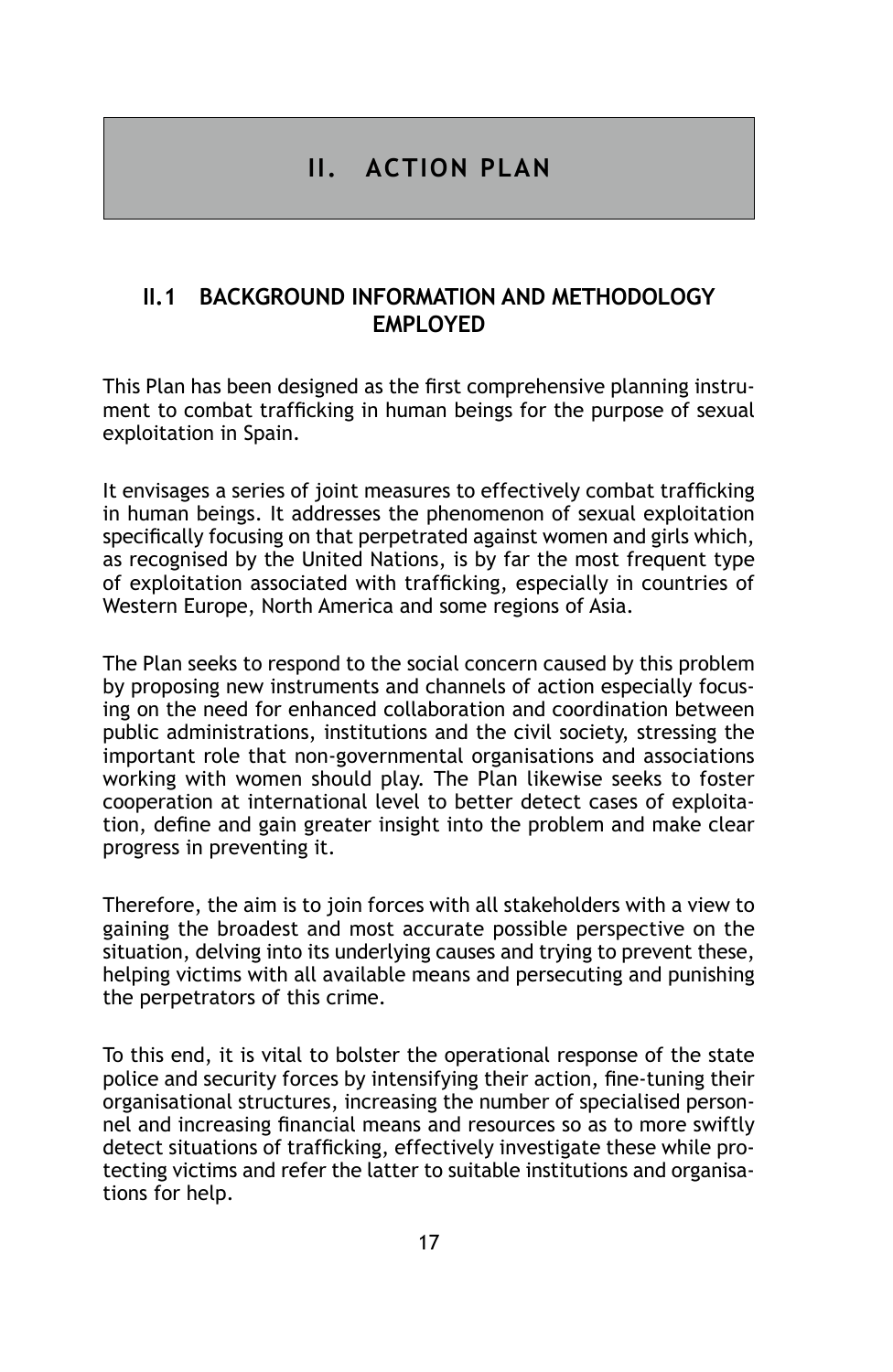The Plan is supplemented with measures combating trafficking in girls and boys included in the **II Action Plan against the Commercial Sexual Exploitation of Children and Adolescents 2006-2009**, approved in December 2005 by the *Observatorio de la Infancia* (Children's Observatory).

When drawing up this Plan, due consideration was given to the different parliamentary initiatives in Spain with regard to the phenomenon of trafficking in human beings and to the framework laid down by the European Union which are the precursors to this Plan and among which special mention should be made of:

- The conclusions and recommendations, approved on 25 June 2003 by the Joint Congressional-Senate Committee on Women's Rights from the working party created to address trafficking in women, girls and boys in line with the recommendations of the Vienna Conference of July 1996 and the Convention on children's rights of 1989.
- Several different non-legislative motions tabled and passed by the different parliamentary groups during the past legislative period and, more recently, last September by the Senate.
- The EU Plan on Best Practices Standards and Procedures for Combating and Preventing Trafficking in Human Beings (2005/C 311/01) published in the Official Journal of the European Union on 9 December 2005.
- The conclusions and recommendations passed on 13 March 2007 by the working party on the situation of prostitution in Spain constituted within the Congressional-Senate Joint Committee on Women's Rights and Equal Opportunities.

Within this framework, the Government decided to draw up a **Comprehensive Plan to combat trafficking in human beings for the purpose of sexual exploitation**, entrusting its design and initial coordination to the Ministry of the Interior. Subsequently, and in coordination with the Vice-presidency of the Government, an inter-ministerial group was formed to draw up the first draft of measures. And finally, the recently created Ministry of Equality has coordinated the final phase of the Plan incorporating the contributions made by social organisations and the Autonomous Communities.

## **II.2 Objectives**

• To raise awareness throughout society and to promote "zero tolerance" in the face of criminal acts related to trafficking in human beings for the purpose of sexual exploitation.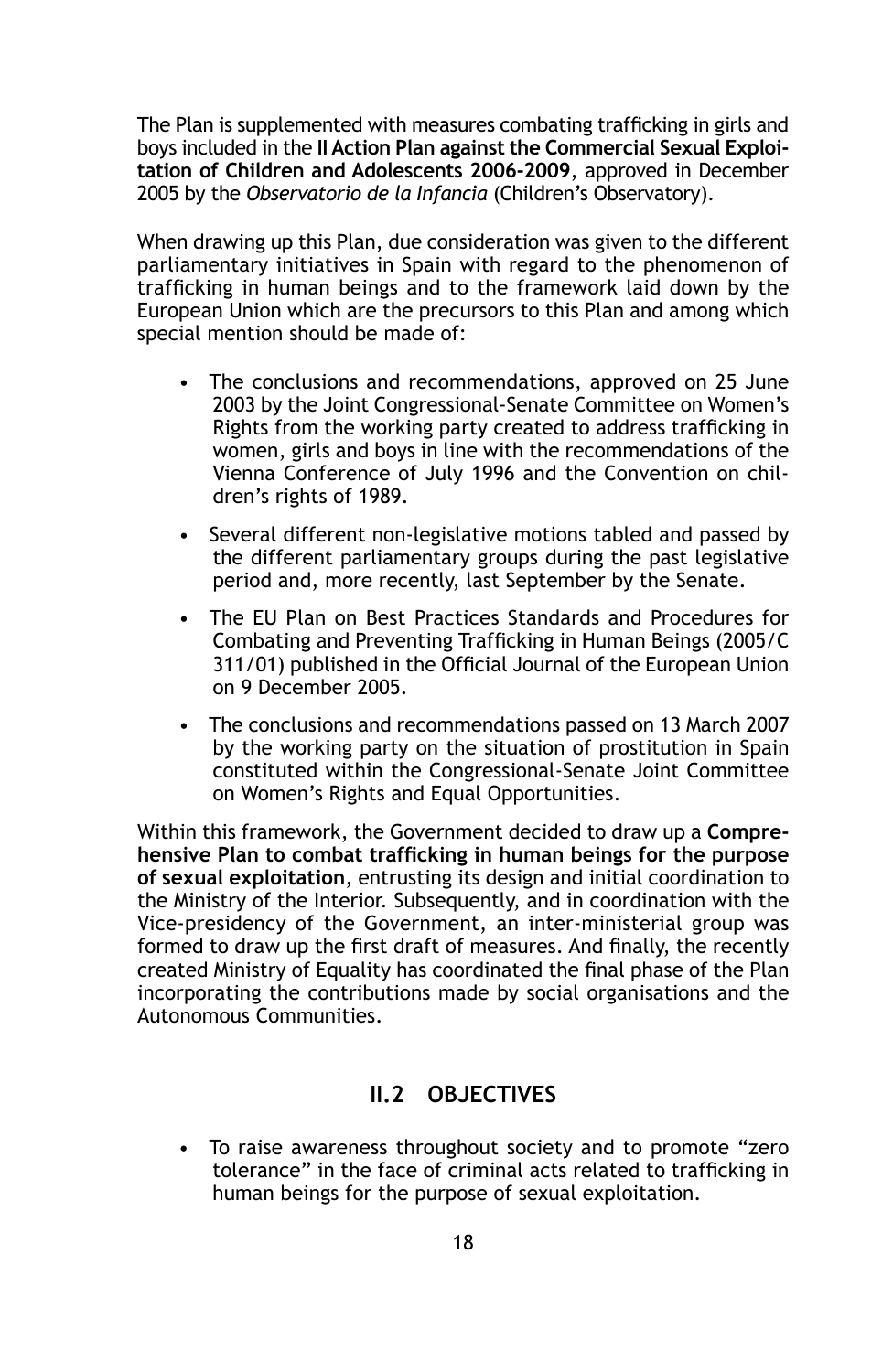- To combat the underlying causes of trafficking by means of active cooperation policies with the countries of origin and prevention measures in the countries of origin, transit and destination.
- To develop comprehensive measures involving judicial, social, educational, police, administrative and immigration officials along with the participation of non-governmental organisations.
- To ensure, as a main pillar, care for and protection of victims of trafficking guaranteeing protection of their rights and interests.
- To take a firm stance in the fight against trafficking in human beings for the purpose of sexual exploitation and against the active participation of traffickers and procurers in this phenomenon.

## **II.3 Areas of the Plan**

- Awareness-raising, prevention and investigation measures
- Education and training measures
- Victim care and protection measures
- Legislative and procedural measures
- Coordination and cooperation measures

## **II.4 Duration, monitoring and evaluation**

The duration of the Plan is 3 years (2009-2011), the period of time deemed necessary to efficiently implement measures and assess their effectiveness.

An Inter-ministerial Coordination Group assigned the following duties will be created to monitor and evaluate the Plan:

- Monitoring and evaluation of the actions forming part of the Plan.
- Drafting of proposals.
- Communication with fora combating trafficking in human beings for the purpose of sexual exploitation.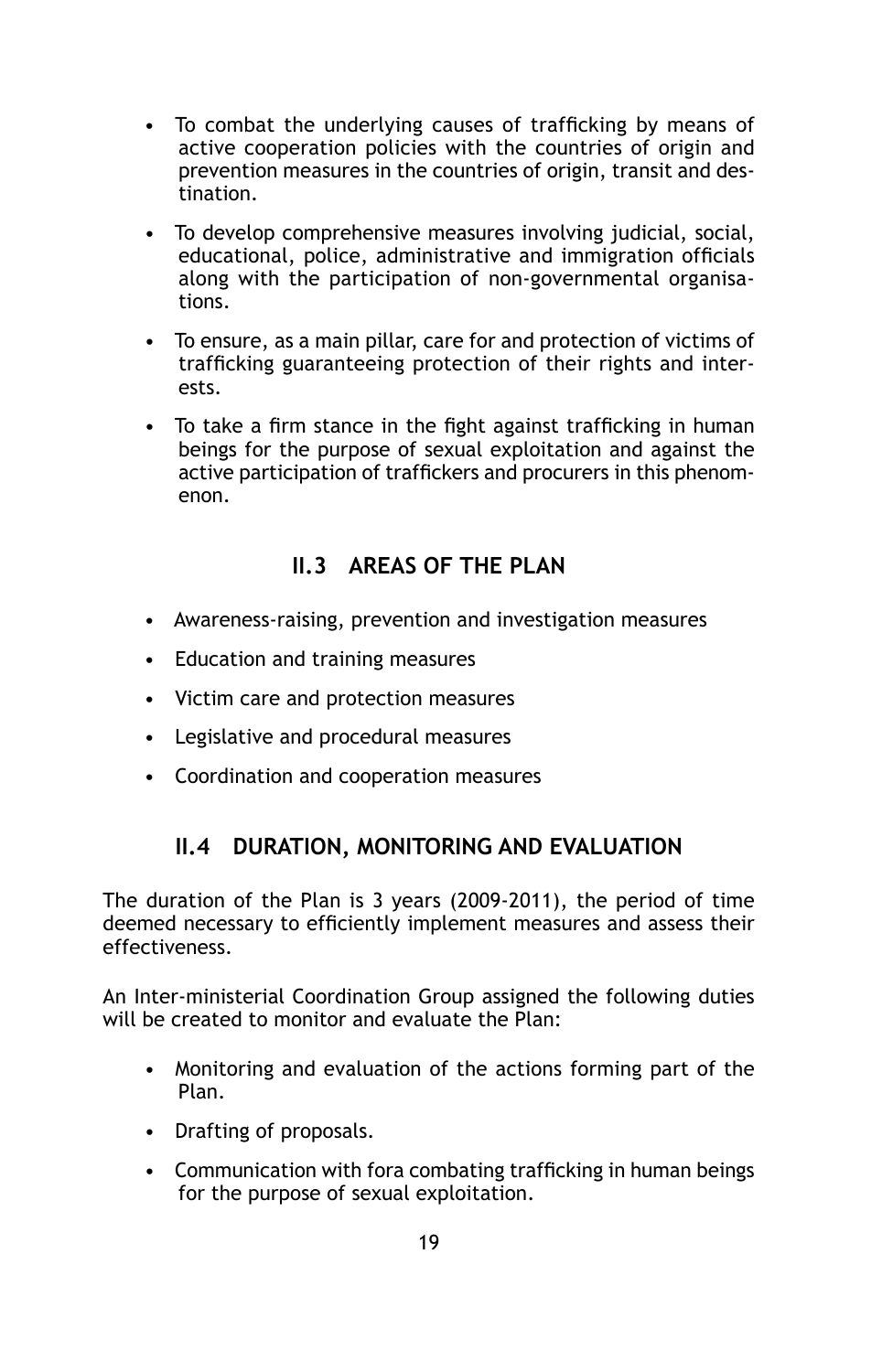- Tabling of proposals and conclusions to the Monitoring Committee of the Human Rights Plan.
- Approval of an Annual Report for submission to the Executive Committee for Equality and to the Cabinet.

The Inter-ministerial Group will be composed of representatives from the following Departments:

- Ministry of Foreign Affairs and Cooperation
- Ministry of Justice
- Ministry of the Interior
- Ministry of Health and Social Policy
- Ministry of Labour and Immigration
- Ministry of Equality (chairing the Group)

The different Departments and Institutions involved in executing the Plan must submit half-yearly monitoring reports to the Inter-ministerial Group. An Annual Report will be drawn up based on the information contributed by the different spheres of action and submitted to the Executive Committee for Equality.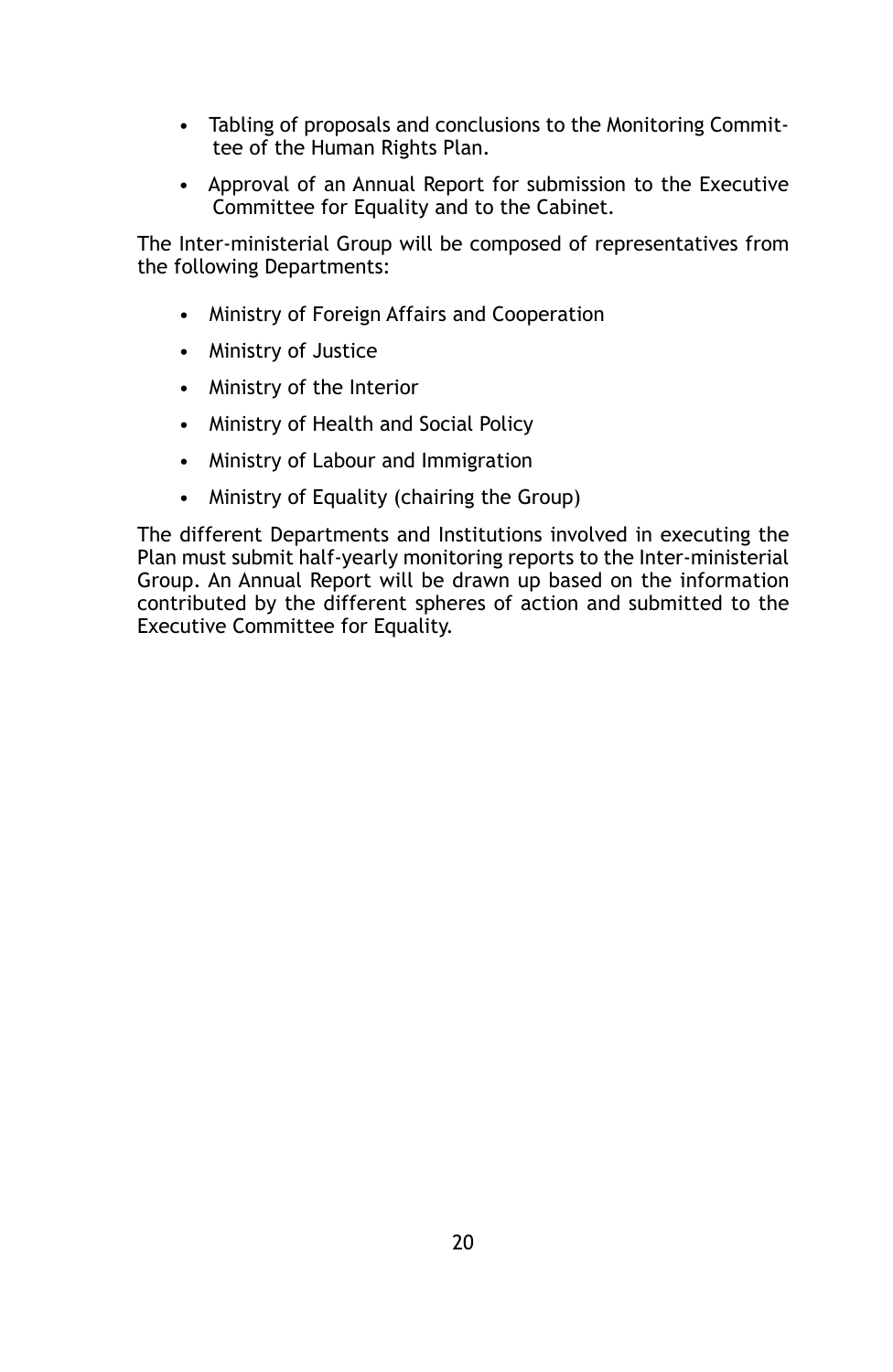## **III. AREAS OF THE ACTION PLAN**

#### AREA I. AWARENESS-RAISING, PREVENTION AND INVESTIGATION **MEASURES**

## *Objective 1*

#### *Gain greater insight into the phenomenon of trafficking and its true dimensions from a multi-disciplinary point of view*

Knowledge of the true dimension of trafficking for the purpose of sexual exploitation is essential in determining the scope of the problem we are facing.

To that end, we need a more thorough knowledge of the circumstances surrounding trafficking and more rigorous monitoring of the assistance programmes implemented and their evaluation.

The Government will carry out the following measures:

**ACTION 1.** *Conduct a study on trafficking in women for the purpose of sexual exploitation in transit through spain or with our country as the final destination and its relationship to migratory phenomena.*

Units responsible: *Ministry of Labour and Immigration Ministry of Equality*

**Action 2.** *Conduct a study to analyse the judicial treatment of criminal cases related to thb for the purpose of sexual exploitation as from the approval of organic law 11/2003.*

Units responsible: *Ministry of Justice Ministry of Equality*

**ACTION 3.** *Conduct a study on the consequences of trafficking on victims, intervention models for rehabilitation and a map of existing resources*

Units responsible: *Ministry of Health and Social Policy Ministry of Equality*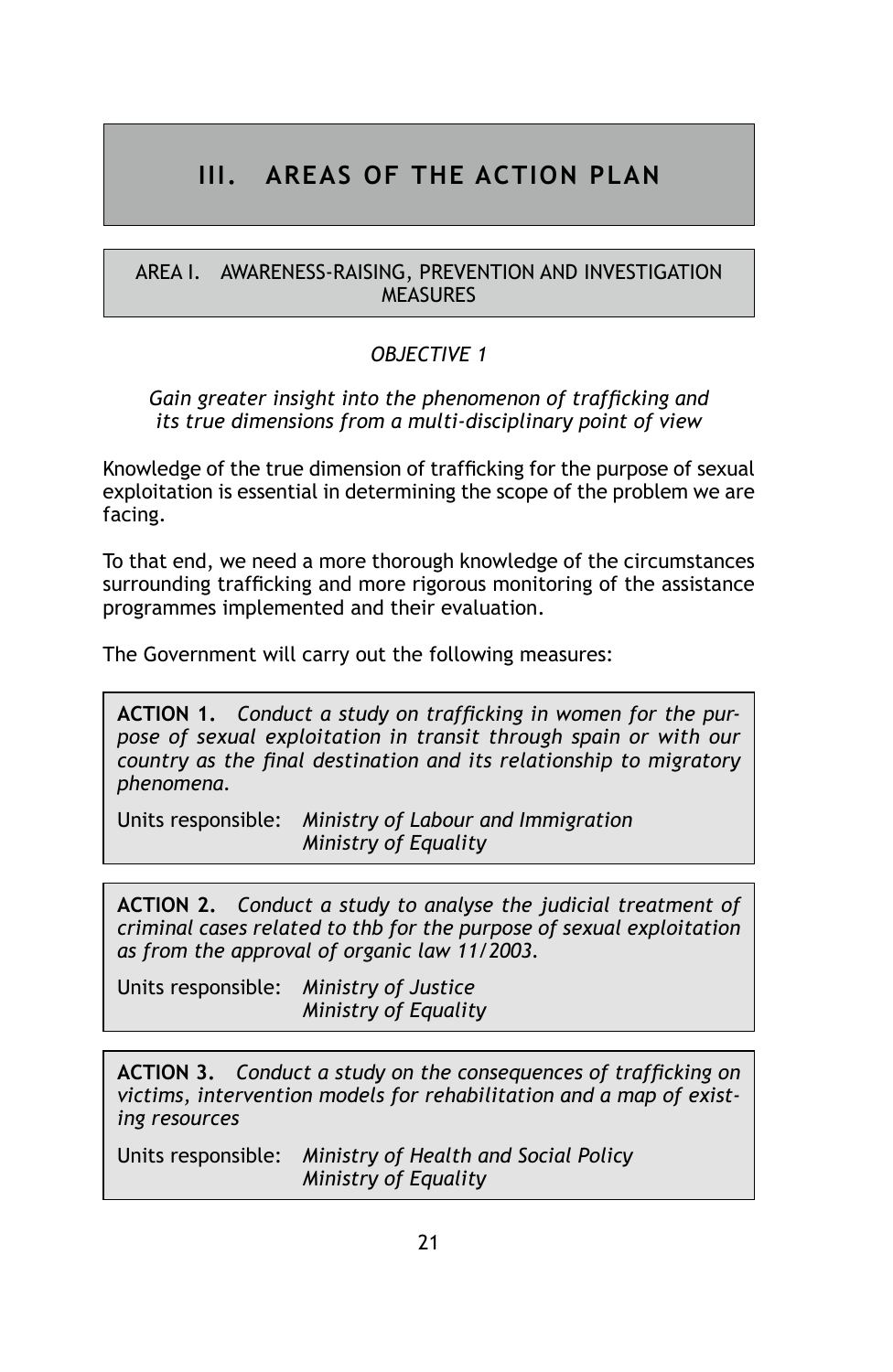## *Objective 2*

#### *Raise societal awareness of the problem of trafficking in human beings for the purpose of sexual exploitation*

A loud and clear message must be communicated to the society as to how trafficking for the purpose of sexual exploitation violates fundamental rights with a view to eradicating any last thread of permissiveness and promoting its social rejection and the principle of zero tolerance as regards this phenomenon.

**ACTION 1.** *Development and implementation of communication campaigns targeting the society at large on the violation of the fundamental rights of women engaging in prostitution and of the victims of trafficking for the purpose of sexual exploitation.*

| Units responsible: Ministry of Labour and Immigration |
|-------------------------------------------------------|
| Ministry of Health and Social Policy                  |
| Ministry of Equality.                                 |

**ACTION 2.** *The Government of Spain will encourage the commemoration of the 18th of october as the international Day Against Trafficking in Human Beings.* 

Units responsible: *Ministry of Foreign Affairs and Cooperation Ministry of Equality.*

**ACTION 3.** *Promote control of contact adverts in the media*

Units responsible: *Ministry of the Presidency Ministry of Equality.*

#### *OBJECTIVE 3*

#### *Raise awareness and inform students, families and teachers regarding the phenomenon of trafficking in human beings for the purpose of sexual exploitation*

Trafficking in human beings for the purpose of sexual exploitation is possible due to social attitudes and behaviours which favour the exploitation of women.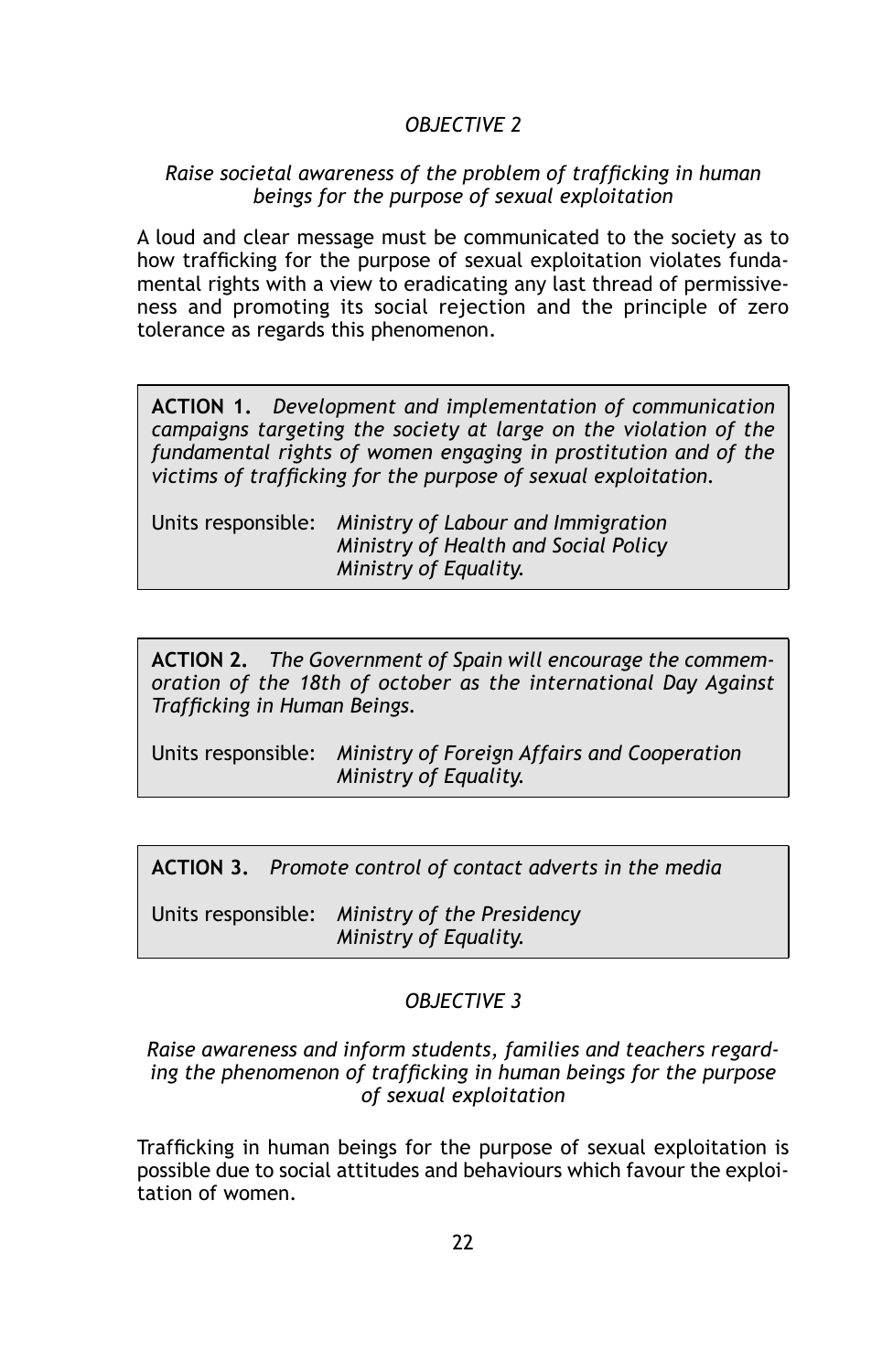Schools need to incorporate attitudes and lessons to foster respect for human rights and equality between women and men. The framework for this should be the subject entitled *Educación para la Ciudadanía* (educating for citizenship).

**ACTION 1.** *The Government of Spain will encourage information and awareness programmes in schools in collaboration with the autonomous communities.*

Units responsible: *Ministry of Health and* Social Policy

#### *Objective 4*

#### *Inform and raise awareness about THB throughout businesses, institutions and public and professional events organisers*

With a view to preventing any form of sexual tourism to or from our country, information and awareness-raising campaigns will be undertaken targeting travel agencies, events organisers, sports events, congresses and other major national and international gatherings.

To this end, conferences and seminars will be organised targeting the different business and professional sectors focusing on preventing and reducing demand and promoting self-regulation and control mechanisms.

**ACTION 1.** *Specific information campaigns targeting the travel sector, institutions and organisers of major events.*

Units responsible: *Ministry of Equality Ministry of Industry, Tourism and Trade Ministry of Health and Social Policy* 

## *Objective 5*

## *Improve prevention and early detection systems*

In order to effectively prevent trafficking, the Government will adopt specific measures to guarantee swifter detection of situations of this sort:

• in countries of origin having regard to potential victims of trafficking whose destination is our country;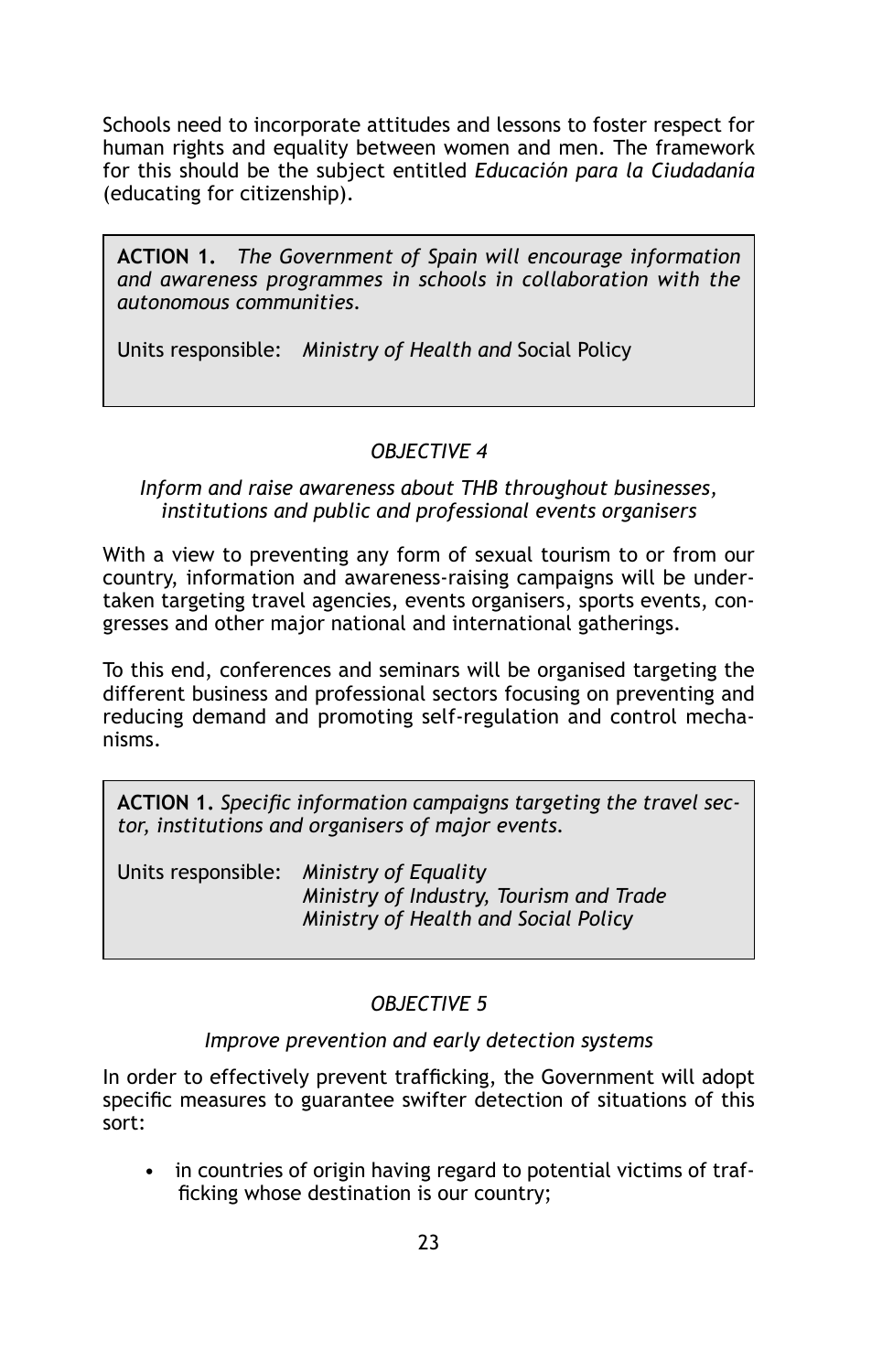- when entering into Spanish territory by enhancing police control at the ports of entry such as ports and airports;
- within our country by reinforcing the mechanisms whereby trafficking is reported to the police, by planning and intensifying police inspections in high-risk locations and devising instruments to detect and report these situations in the places where they are detected such as health-care centres, social services facilities and schools.

**ACTION 1.** *Inclusion of trafficking in human beings as a priority issue at consular official and attaché meetings and among liaison officials of the ministry of the interior stationed in the countries of origin with a view to improving information, early detection and identification of visa applications which could be associated with this phenomenon.*

Units responsible: *Ministry of Foreign Affairs and Cooperation Ministry of the Interior.*

**ACTION 2.** *Inclusion of biometric identifiers in the issue and verification of visas and residency permits.*

Units responsible: *Ministry of Foreign Affairs and Cooperation Ministry of the Interior.*

**ACTION 3.** *Nationwide implementation of the new control systems and mechanisms for detection of trafficking at ports, airports and means of transport.*

Units responsible: *Ministry of the Interior.*

**ACTION 4.** *Planning and intensification of inspections at locations where there is a greater risk of thb.*

Units responsible: *Ministry of the Interior Ministry of Labour and Immigration.*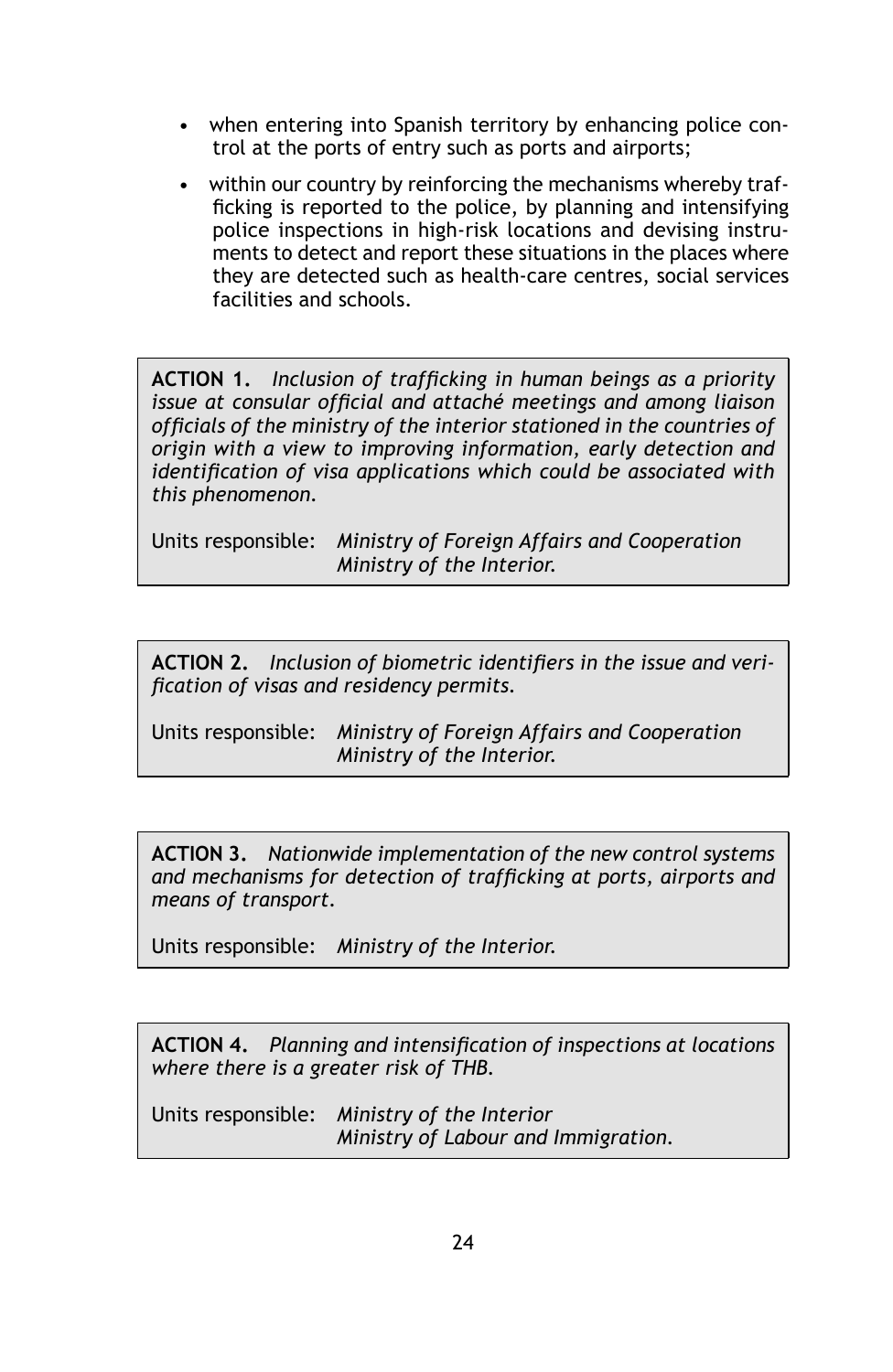**ACTION 5.** *Drafting of protocols for the detection and reporting of situations of trafficking and exploitation in the health, social and educational fields.*

Units responsible: *Ministry of Health and Social Policy* 

## *OBJECTIVE 6*

#### *Improve the capacity of law enforcement officials to investigate and combat trafficking*

The fight against trafficking in human beings for the purpose of sexual exploitation is a police priority. Police and security forces will be provided with the necessary resources to effectively investigate and combat this criminal act. The Government will adopt measures covering the following aspects:

- Improve knowledge of the *modus operandi* used to commit this sort of crime,
- Arrange specialised investigation proceedings incorporating best practices at national and international level.
- Provide for an intelligence-based strategic and tactical approach to police work against trafficking.
- Include trafficking in human beings on the list of priority actions of the Intelligence Centre against Organised Crime.
- Reinforce the organisational structures, specialised personnel and technological and financial resources of the state police and security forces.

**ACTION 1.** *Drafting of best practices codes for the investigation of thb.*

Units responsible: *Ministry of the Interior.*

**ACTION 2.** Conduct studies and analyses on the modus operandi of criminal organisations devoted to thb and of other profiles of traffickers.

Units responsible: *Ministry of the Interior.*